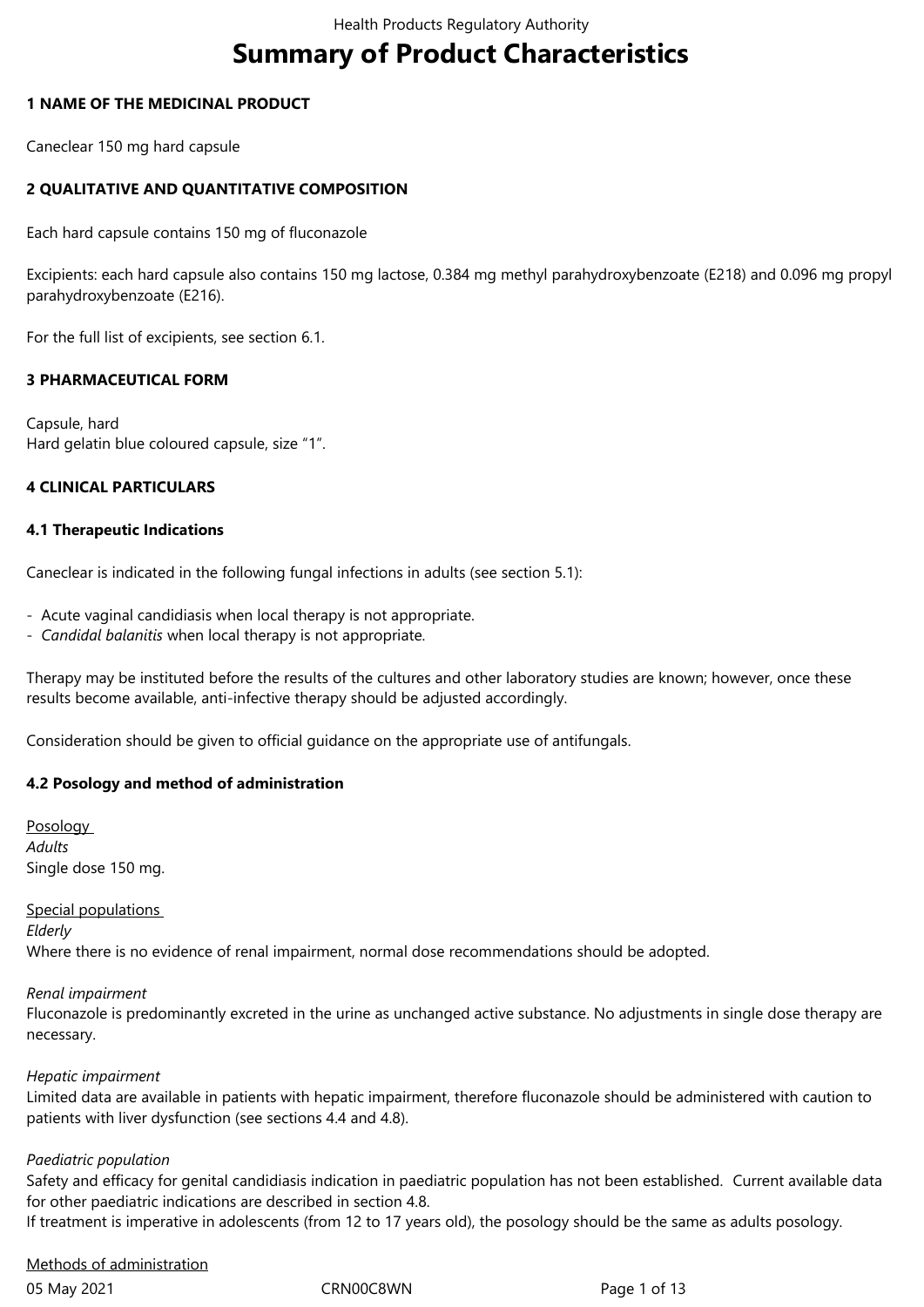Caneclear is for oral use only.

The capsules should be swallowed whole and independent of food intake.

# **4.3 Contraindications**

Hypersensitivity to the active substance, to related azole substances, or to any of the excipients (see section 6.1).

Co-administration of terfenadine is contraindicated in patients receiving Caneclear at multiple doses of 400 mg per day or higher based upon results of a multiple dose interaction study. Co-administration of other medicinal products known to prolong the QT interval and which are metabolised via the cytochrome P450 (CYP) 3A4 such as cisapride, astemizole, pimozide, quinidine and erythromycin are contraindicated in patients receiving fluconazole (see sections 4.4 and 4.5).

# **4.4 Special warnings and precautions for use**

# Renal system

Caneclear should be administered with caution to patients with renal dysfunction (see section 4.2).

# Hepatobiliary system

Caneclear has been associated with rare cases of serious hepatic toxicity including fatalities, primarily in patients with serious underlying medical conditions. In cases of fluconazole associated hepatotoxicity, no obvious relationship to total daily dose, duration of therapy, sex or age of patient has been observed. Fluconazole hepatotoxicity has usually been reversible on discontinuation of therapy.

Patients who develop abnormal liver function tests during fluconazole therapy must be monitored closely for the development of more serious hepatic injury.

The patient should be informed of suggestive symptoms of serious hepatic effect (important asthenia, anorexia, persistent nausea, vomiting and jaundice). Treatment of fluconazole should be immediately discontinued and the patient should consult a physician.

# Cardiovascular system

Some azoles, including fluconazole, have been associated with prolongation of the QT interval on the electrocardiogram. During post-marketing surveillance, there have been very rare cases of QT prolongation and *torsades de pointes* in patients taking Caneclear. These reports included seriously ill patients with multiple confounding risk factors, such as structural heart disease, electrolyte abnormalities and concomitant treatment that may have been contributory.

Caneclear should be administered with caution to patients with these potentially proarrhythmic conditions. Co-administration of other medicinal products known to prolong the QT interval and which are metabolised via the cytochrome P450 (CYP) 3A4 are contraindicated (see sections 4.3 and 4.5).

# Halofantrine

Halofantrine has been shown to prolong QTc interval at the recommended therapeutic dose and is a substrate of CYP3A4. The concomitant use of fluconazole and halofantrine is therefore not recommended (see section 4.5).

# Dermatological reactions

Drug reaction with eosinophilia and systemic symptoms (DRESS) has been reported.

Patients have rarely developed exfoliative cutaneous reactions, such as Stevens-Johnson syndrome and toxic epidermal necrolysis, during treatment with fluconazole. AIDS patients are more prone to the development of severe cutaneous reactions to many medicinal products. If a rash, which is considered attributable to fluconazole, develops in a patient treated for a superficial fungal infection, further therapy with this medicinal product should be discontinued. If patients with invasive/systemic fungal infections develop rashes, they should be monitored closely and fluconazole discontinued if *bullous*  lesions or *erythema* multiforme develop.

# **Hypersensitivity**

In rare cases anaphylaxis has been reported (see section 4.3).

# Cytochrome P450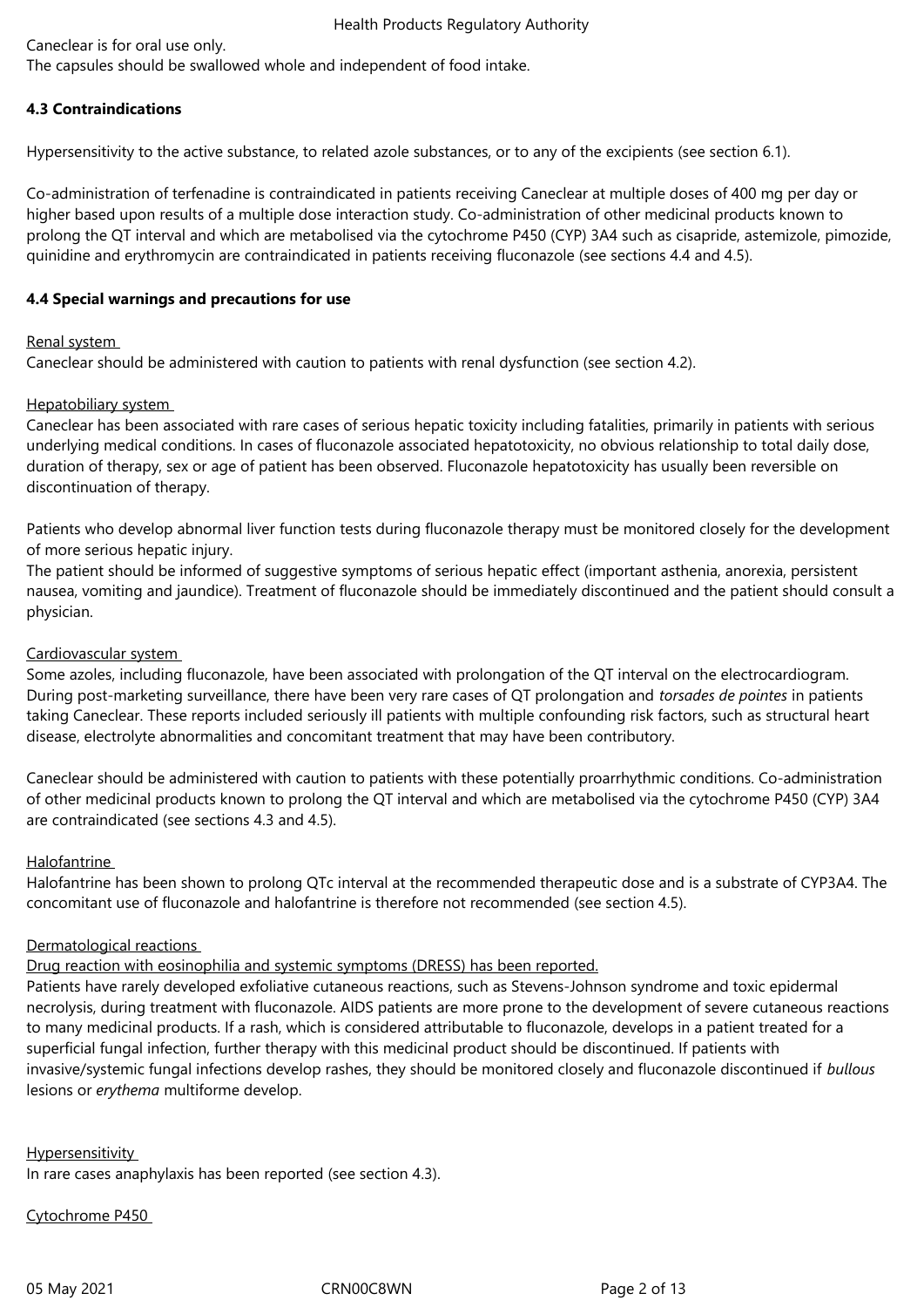Fluconazole is a potent CYP2C9 inhibitor and a moderate CYP3A4 inhibitor. Fluconazole is also an inhibitor of CYP2C19. Caneclear treated patients who are concomitantly treated with medicinal products with a narrow therapeutic window metabolised through CYP2C9, CYP2C19 and CYP3A4, should be monitored (see section 4.5).

# Terfenadine

The co-administration of fluconazole at doses lower than 400 mg per day with terfenadine should be carefully monitored (see sections 4.3 and 4.5).

### **Excipients**

Capsules contain lactose. Patients with rare hereditary problems of galactose intolerance, the Lapp lactase deficiency or glucose-galactose malabsorption should not take this medicine.

# **Candidiasis**

Studies have shown an increasing prevalence of infections with *Candida* species other than *C. albicans*. These are often inherently resistant (e.g. *C. krusei* and *C. auris*) or show reduced susceptibility to fluconazole (*C. glabrata*). Such infections may require alternative antifungal therapy secondary to treatment failure. Therefore, prescribers are advised to take into account the prevalence of resistance in various *Candida* species to fluconazole.

# **4.5 Interaction with other medicinal products and other forms of interactions**

#### *Concomitant use of the following other medicinal products is contraindicated*

# *Cisapride:*

There have been reports of cardiac events including *torsades de pointes* in patients to whom fluconazole and cisapride were co-administered. A controlled study found that concomitant fluconazole 200 mg once daily and cisapride 20 mg four times a day yielded a significant increase in cisapride plasma levels and prolongation of QTc interval. Concomitant treatment with fluconazole and cisapride is contraindicated (see section 4.3).

# *Terfenadine:*

Because of the occurrence of serious cardiac dysrhythmias secondary to prolongation of the QTc interval in patients receiving azole antifungals in conjunction with terfenadine, interaction studies have been performed. One study at a 200 mg daily dose of fluconazole failed to demonstrate a prolongation in QTc interval. Another study at a 400 mg and 800 mg daily dose of fluconazole demonstrated that fluconazole taken in doses of 400 mg per day or greater significantly increases plasma levels of terfenadine when taken concomitantly. The combined use of fluconazole at doses of 400 mg or greater with terfenadine is contraindicated (see section 4.3). The co-administration of fluconazole at doses lower than 400 mg per day with terfenadine should be carefully monitored.

#### *Astemizole:*

Concomitant administration of fluconazole with astemizole may decrease the clearance of astemizole. Resulting increased plasma concentrations of astemizole can lead to QT prolongation and rare occurrences of *torsades de pointes*. Co-administration of fluconazole and astemizole is contraindicated (see section 4.3).

#### *Pimozide:*

Although not studied *in vitro* or *in vivo*, concomitant administration of fluconazole with pimozide may result in inhibition of pimozide metabolism. Increased pimozide plasma concentrations can lead to QT prolongation and rare occurrences of *torsades de pointes*.Co-administration of fluconazole and pimozide is contraindicated (see section 4.3).

#### *Quinidine:*

Although not studied *in vitro* or *in vivo*, concomitant administration of fluconazole with quinidine may result in inhibition of quinidine metabolism. Use of quinidine has been associated with QT prolongation and rare occurrences of *torsades de pointes*. Co-administration of fluconazole and quinidine is contraindicated (see section 4.3).

#### *Erythromycin:*

Concomitant use of fluconazole and erythromycin has the potential to increase the risk of cardiotoxicity (prolonged QT interval, *torsades de pointes*) and consequently sudden heart death. Coadministration of fluconazole and erythromycin is contraindicated (see section 4.3).

*Concomitant use of the following other medicinal products cannot be recommended:*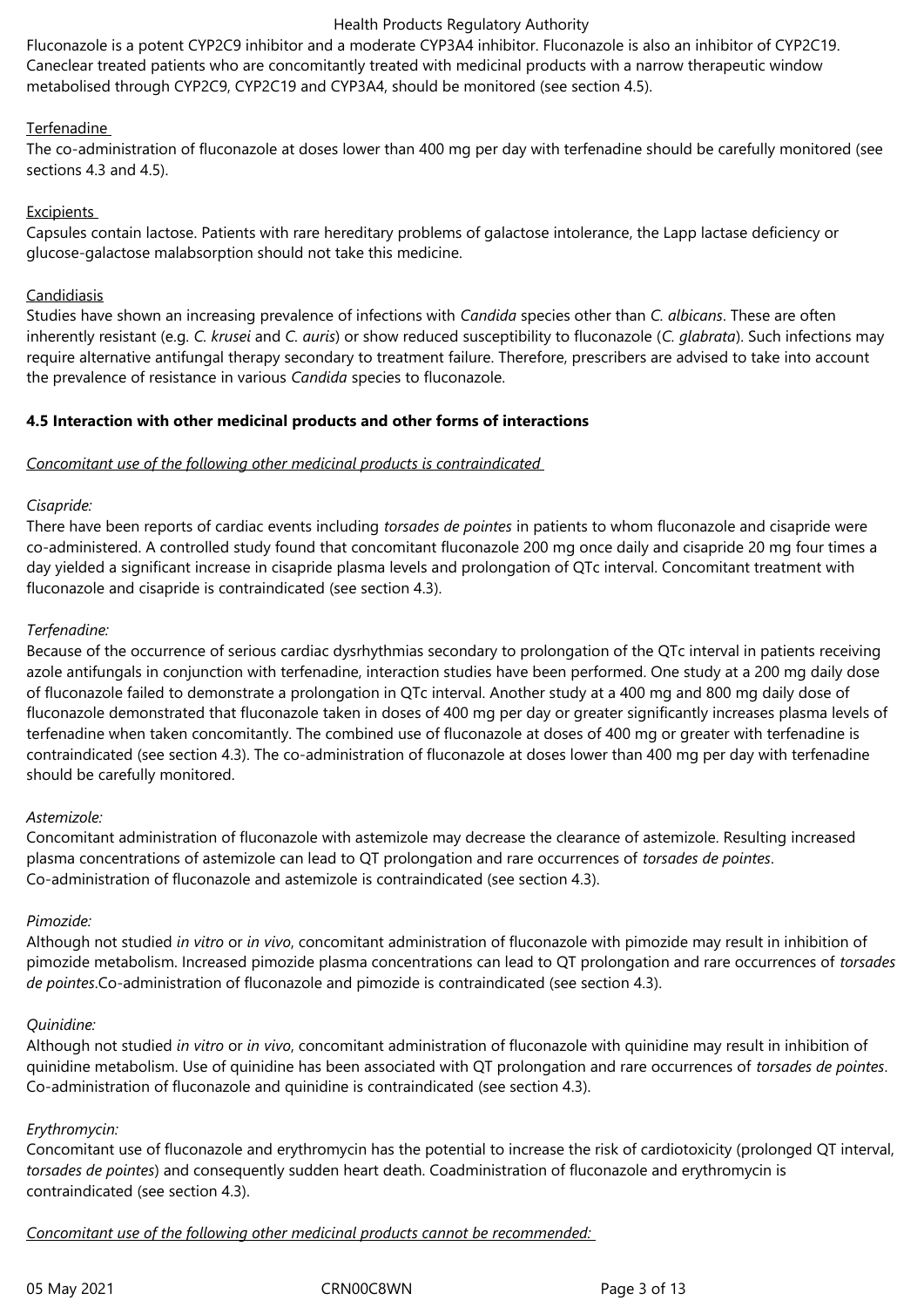#### *Halofantrine:*

Fluconazole can increase halofantrine plasma concentration due to an inhibitory effect on CYP3A4. Concomitant use of fluconazole and halofantrine has the potential to increase the risk of cardiotoxicity (prolonged QT interval, *torsades de pointes*) and consequently sudden heart death. This combination should be avoided (see section 4.4).

# *Concomitant use of the following other medicinal products lead to precautions and dose adjustments:*

# The effect of other medicinal products on fluconazole

# *Rifampicin:*

Concomitant administration of fluconazole and rifampicin resulted in a 25 % decrease in the AUC and a 20 % shorter half-life of fluconazole. In patients receiving concomitant rifampicin, an increase of the fluconazole dose should be considered. Interaction studies have shown that when oral fluconazole is co-administered with food, cimetidine, antacids or following total body irradiation for bone marrow transplantation, no clinically significant impairment of fluconazole absorption occurs.

# The effect of fluconazole on other medicinal products

Fluconazole is a potent inhibitor of cytochrome P450 (CYP) isoenzyme 2C9 and a moderate inhibitor of CYP3A4. Fluconazole is also an inhibitor of the isozyme CYP2C19. In addition to the observed/documented interactions mentioned below, there is a risk of increased plasma concentration of other compounds metabolized by CYP2C9 and CYP3A4 co-administered with fluconazole. Therefore caution should be exercised when using these combinations and the patients should be carefully monitored. The enzyme inhibiting effect of fluconazole persists 4‑5 days after discontinuation of fluconazole treatment due to the long half-life of fluconazole (see section 4.3).

# *Alfentanil:*

During concomitant treatment with fluconazole (400 mg) and intravenous alfentanil (20 µg/kg) in healthy volunteers the alfentanil  $AUC_{10}$  increased 2-fold, probably through inhibition of CYP3A4. Dose adjustment of alfentanil may be necessary.

# *Amitriptyline, nortriptyline:*

Fluconazole increases the effect of amitriptyline and nortriptyline. 5‑nortriptyline and/or S‑amitriptyline may be measured at initiation of the combination therapy and after one week. Dose of amitriptyline/nortriptyline should be adjusted, if necessary

#### *Amphotericin B:*

Concurrent administration of fluconazole and amphotericin B in infected normal and immunosuppressed mice showed the following results: a small additive antifungal effect in systemic infection with *C. albicans*, no interaction in intracranial infection with *Cryptococcus neoformans*, and antagonism of the two medicinal products in systemic infection with *A. fumigatus*. The clinical significance of results obtained in these studies is unknown.

#### *Anticoagulants:*

In post-marketing experience, as with other azole antifungals, bleeding events (bruising, epistaxis, gastrointestinal bleeding, hematuria, and melena) have been reported, in association with increases in prothrombin time in patients receiving fluconazole concurrently with warfarin. During concomitant treatment with fluconazole and warfarin the prothrombin time was prolonged up to 2‑fold, probably due to an inhibition of the warfarin metabolism through CYP2C9. In patients receiving coumarin-type anticoagulants concurrently with fluconazole the prothrombin time should be carefully monitored. Dose adjustment of warfarin may be necessary.

#### *Benzodiazepines (short acting), i.e. midazolam, triazolam:*

Following oral administration of midazolam, fluconazole resulted in substantial increases in midazolam concentrations and psychomotor effects.

Concomitant intake of fluconazole 200 mg and midazolam 7.5 mg orally increased the midazolam AUC and half-life 3.7‑fold and 2.2‑fold, respectively. Fluconazole 200 mg daily given concurrently with triazolam 0.25 mg orally increased the triazolam AUC and half-life 4.4‑fold and 2.3‑fold, respectively. Potentiated and prolonged effects of triazolam have been observed at concomitant treatment with fluconazole. If concomitant benzodiazepine therapy is necessary in patients being treated with fluconazole, consideration should be given to decreasing the benzodiazepine dose, and the patients should be appropriately monitored.

*Carbamazepine:*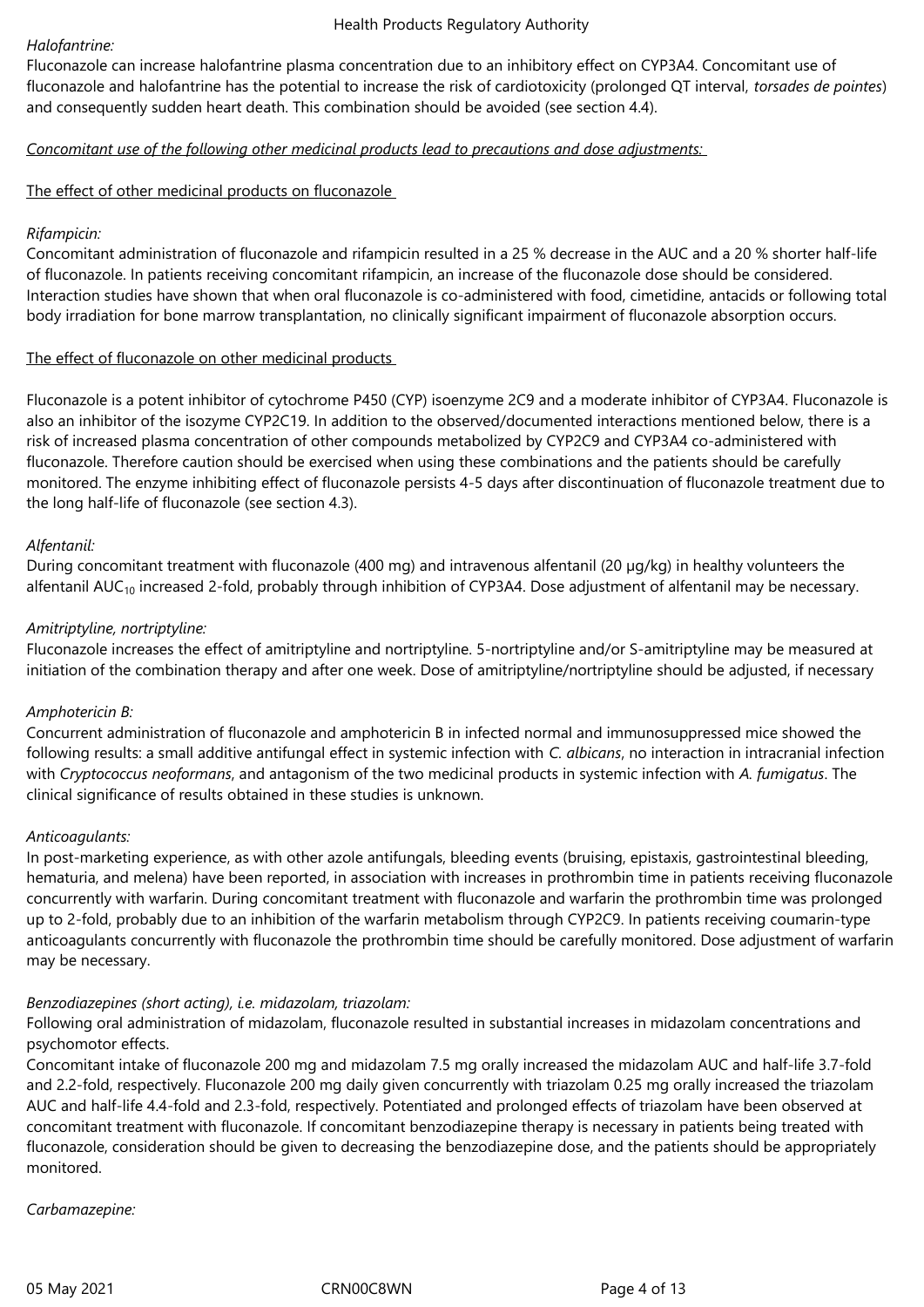Fluconazole inhibits the metabolism of carbamazepine and an increase in serum carbamazepine of 30 % has been observed. There is a risk of developing carbamazepine toxicity. Dose adjustment of carbamazepine may be necessary depending on concentration measurements/effect.

# *Calcium channel blockers:*

Certain calcium channel antagonists (nifedipine, isradipine, amlodipine, verapamil and felodipine) are metabolized by CYP3A4. Fluconazole has the potential to increase the systemic exposure of the calcium channel antagonists. Frequent monitoring for adverse events is recommended.

# *Celecoxib:*

During concomitant treatment with fluconazole (200 mg daily) and celecoxib (200 mg) the celecoxib  $C_{\text{max}}$  and AUC increased by 68 % and 134%, respectively. Half of the celecoxib dose may be necessary when combined with fluconazole.

# *Cyclophosphamide:*

Combination therapy with cyclophosphamide and fluconazole results in an increase in serum bilirubin and serum creatinine. The combination may be used while taking increased consideration to the risk of increased serum bilirubin and serum creatinine.

# *Fentanyl:*

One fatal case of fentanyl intoxication due to possible fentanyl fluconazole interaction was reported. Furthermore, it was shown in healthy volunteers that fluconazole delayed the elimination of fentanyl significantly. Elevated fentanyl concentration may lead to respiratory depression. Patients should be monitored closely for the potential risk of respiratory depression. Dosage adjustment of fentanyl may be necessary.

# *HMG CoA reductase inhibitors:*

The risk of myopathy and rhabdomyolysis increases when fluconazole is coadministered with HMG-CoA reductase inhibitors metabolised through CYP3A4, such as atorvastatin and simvastatin, or through CYP2C9, such as fluvastatin. If concomitant therapy is necessary, the patient should be observed for symptoms of myopathy and rhabdomyolysis and creatinine kinase should be monitored. HMG-CoA reductase inhibitors should be discontinued if a marked increase in creatinine kinase is observed or myopathy/rhabdomyolysis is diagnosed or suspected.

#### Immunosuppresors (i.e. ciclosporin, everolimus, sirolimus and tacrolimus):

#### *Ciclosporin:*

Fluconazole significantly increases the concentration and AUC of ciclosporin. During concomitant treatment with fluconazole 200 mg daily and ciclosporin (2.7 mg/kg/day) there was a 1.8 fold increase in ciclosporin AUC. This combination may be used by reducing the dose of ciclosporin depending on ciclosporin concentration.

#### *Everolimus:*

Although not studied *in vivo* or *in vitro*, fluconazole may increase serum concentrations of everolimus through inhibition of CYP3A4.

#### *Sirolimus:*

Fluconazole increases plasma concentrations of sirolimus presumably by inhibiting the metabolism of sirolimus via CYP3A4 and P-glycoprotein. This combination may be used with a dose adjustment of sirolimus depending on the effect/concentration measurements.

#### *Tacrolimus:*

Fluconazole may increase the serum concentrations of orally administered tacrolimus up to 5 times due to inhibition of tacrolimus metabolism through CYP3A4 in the intestines. No significant pharmacokinetic changes have been observed when tacrolimus is given intravenously. Increased tacrolimus levels have been associated with nephrotoxicity. Dose of orally administered tacrolimus should be decreased depending on tacrolimus concentration.

#### *Losartan:*

Fluconazole inhibits the metabolism of losartan to its active metabolite (E-31 74) which is responsible for most of the angiotensin Il-receptor antagonism which occurs during treatment with losartan. Patients should have their blood pressure monitored continuously.

### *Methadone:*

05 May 2021 **CRN00C8WN** CRN00C8WN Page 5 of 13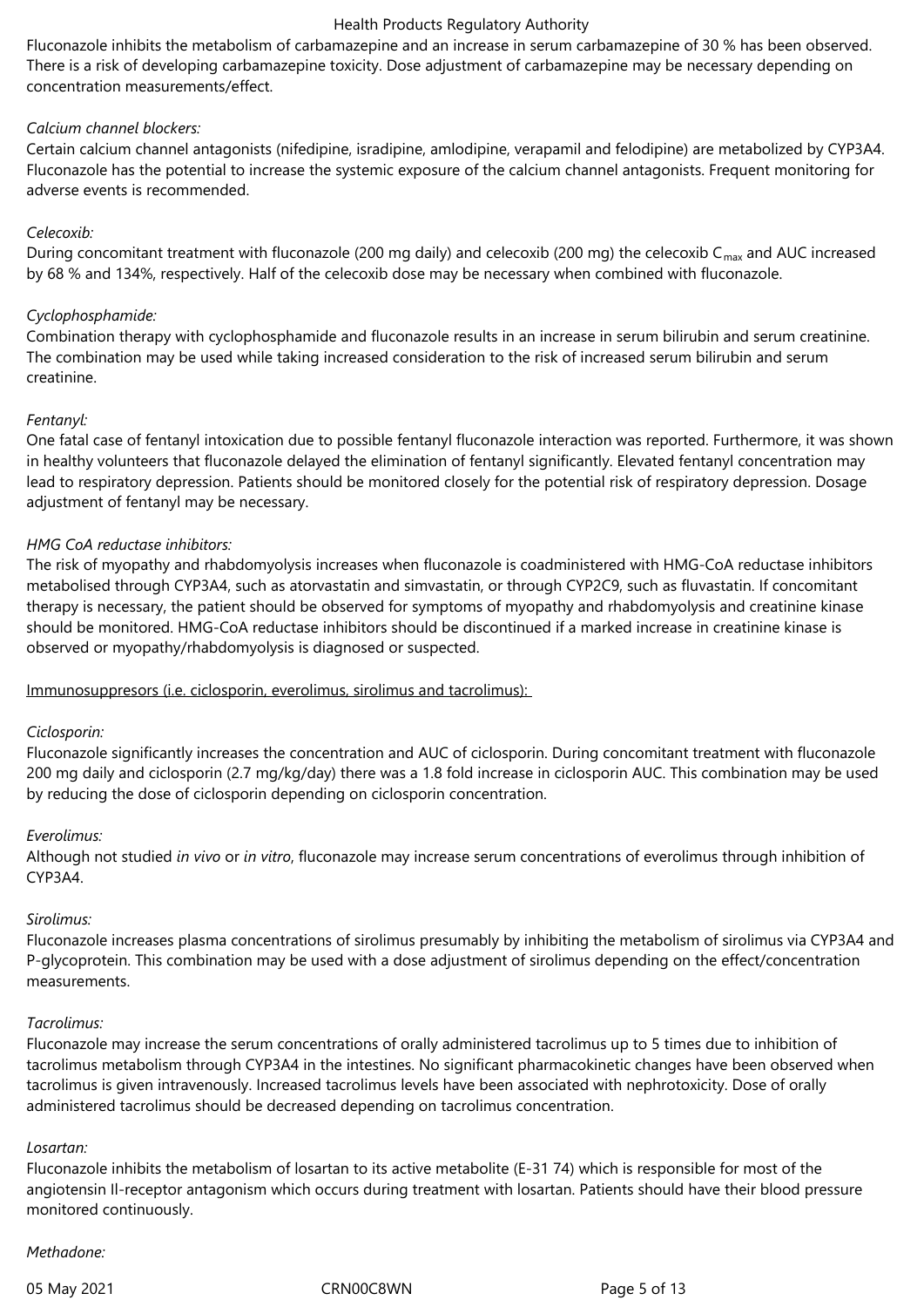Fluconazole may enhance the serum concentration of methadone. Dose adjustment of methadone may be necessary.

#### *Non-steroidal anti-inflammatory drugs:*

The C<sub>max</sub> and AUC of flurbiprofen was increased by 23 % and 81 %, respectively, when coadministered with fluconazole compared to administration of flurbiprofen alone. Similarly, the  $C_{\text{max}}$  and AUC of the pharmacologically active isomer [S-(+)-ibuprofen] was increased by 15 % and 82 %, respectively, when fluconazole was coadministered with racemic ibuprofen (400 mg) compared to administration of racemic ibuprofen alone.

Although not specifically studied, fluconazole has the potential to increase the systemic exposure of other NSAIDs that are metabolized by CYP2C9 (e.g. naproxen, lornoxicam, meloxicam, diclofenac). Frequent monitoring for adverse events and toxicity related to NSAIDs is recommended. Adjustment of dose of NSAIDs may be needed.

#### *Phenytoin:*

Fluconazole inhibits the hepatic metabolism of phenytoin. Concomitant repeated administration of 200 mg fluconazole and 250 mg phenytoin intravenously, caused an increase of the phenytoin  $AUC_{24}$  by 75 % and C<sub>min</sub> by 128 %. With coadministration, serum phenytoin concentration levels should be monitored in order to avoid phenytoin toxicity.

#### *Prednisone:*

There was a case report that a liver-transplanted patient treated with prednisone developed acute adrenal cortex insufficiency when a three month therapy with fluconazole was discontinued. The discontinuation of fluconazole presumably caused an enhanced CYP3A4 activity which led to increased metabolism of prednisone. Patients on long-term treatment with fluconazole and prednisone should be carefully monitored for adrenal cortex insufficiency when fluconazole is discontinued.

#### *Rifabutin:*

Fluconazole increases serum concentrations of rifabutin, leading to increase in the AUC of rifabutin up to 80 %. There have been reports of uveitis in patients to whom fluconazole and rifabutin were co-administered. In combination therapy, symptoms of rifabutin toxicity should be taken into consideration.

#### *Saquinavir:*

Fluconazole increases the AUC and C<sub>max</sub> of saquinavir with approximately 50 % and 55 % respectively, due to inhibition of saquinavir's hepatic metabolism by CYP3A4 and inhibition of P-glycoprotein. Interaction with saquinavir/ritonavir has not been studied and might be more marked. Dose adjustment of saquinavir may be necessary.

#### *Sulfonylureas:*

Fluconazole has been shown to prolong the serum half-life of concomitantly administered oral sulfonylureas (e.g., chlorpropamide, glibenclamide, glipizide, tolbutamide) in healthy volunteers. Frequent monitoring of blood glucose and appropriate reduction of sulfonylurea dose is recommended during co-administration.

#### *Theophylline:*

In a placebo controlled interaction study, the administration of fluconazole 200 mg for 14 days resulted in an 18 % decrease in the mean plasma clearance rate of theophylline.

Patients who are receiving high dose theophylline or who are otherwise at increased risk for theophylline toxicity should be observed for signs of theophylline toxicity while receiving fluconazole. Therapy should be modified if signs of toxicity develop.

#### *Vinca alkaloids:*

Although not studied, fluconazole may increase the plasma levels of the vinca alkaloids (e.g. vincristine and vinblastine) and lead to neurotoxicity, which is possibly due to an inhibitory effect on CYP3A4.

#### *Vitamin A:*

Based on a case-report in one patient receiving combination therapy with all-trans-retinoid acid (an acid form of vitamin A) and fluconazole, CNS related undesirable effects have developed in the form of pseudotumour *cerebri*, which disappeared after discontinuation of fluconazole treatment. This combination may be used but the incidence of CNS related undesirable effects should be borne in mind.

#### *Voriconazole:*

(CYP2C9 and CYP3A4 inhibitor): Co-administration of oral voriconazole (400 mg Q12h for 1 day, then 200 mg Q12h for 2.5 days) and oral fluconazole (400 mg on day 1, then 200 mg Q24h for 4 days) to 8 healthy male subjects resulted in an increase in C<sub>max</sub> and AUC $\tau$  of voriconazole by an average of 57 % (90 % CI: 20 %, 107 %) and 79 % (90 % CI: 40 %, 128 %), respectively. The reduced dose and/or frequency of voriconazole and fluconazole that would eliminate this effect have not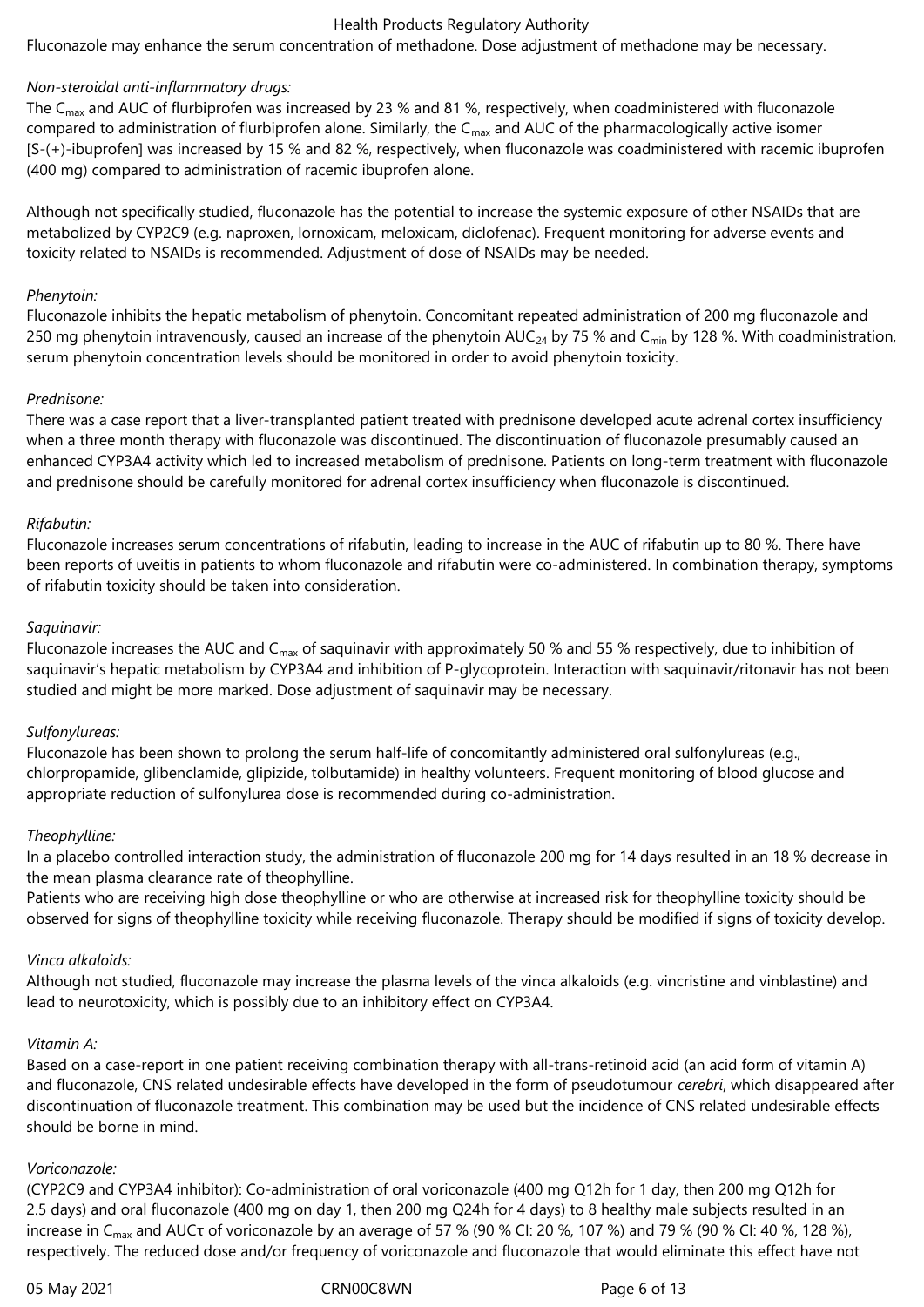been established. Monitoring for voriconazole associated adverse events is recommended if voriconazole is used sequentially after fluconazole.

### *Zidovudine:*

Fluconazole increases C<sub>max</sub> and AUC of zidovudine by 84 % and 74 %, respectively, due to an approx. 45 % decrease in oral zidovudine clearance. The half-life of zidovudine was likewise prolonged by approximately 128 % following combination therapy with fluconazole. Patients receiving this combination should be monitored for the development of zidovudine-related adverse reactions. Dose reduction of zidovudine may be considered.

### *Azithromycin:*

An open-label, randomized, three-way crossover study in 18 healthy subjects assessed the effect of a single 1200 mg oral dose of azithromycin on the pharmacokinetics of a single 800 mg oral dose of fluconazole as well as the effects of fluconazole on the pharmacokinetics of azithromycin. There was no significant pharmacokinetic interaction between fluconazole and azithromycin.

# *Oral contraceptives:*

Two pharmacokinetic studies with a combined oral contraceptive have been performed using multiple doses of fluconazole. There were no relevant effects on hormone level in the 50 mg fluconazole study, while at 200 mg daily, the AUCs of ethinyl estradiol and levonorgestrel were increased 40 % and 24 %, respectively. Thus, multiple dose use of fluconazole at these doses is unlikely to have an effect on the efficacy of the combined oral contraceptive.

# **4.6 Fertility, pregnancy and lactation**

# **Pregnancy**

Data from several thousand pregnant women treated with a cumulative dose of ≤ 150 mg of fluconazole, administered in the first trimester, show no increase in the overall risk of malformations in the foetus. In one large observational cohort study, first trimester exposure to oral fluconazole was associated with a small increased risk of musculoskeletal malformations, corresponding to approximately 1 additional case per 1000 women treated with cumulative doses ≤450 mg compared with women treated with topical azoles and to approximately 4 additional cases per 1000 women treated with cumulative doses over 450 mg. The adjusted relative risk was 1.29 (95% CI 1.05 to 1.58) for 150 mg oral fluconazole and 1.98 (95% CI 1.23 to 3.17) for doses over 450 mg fluconazole.

An observation study has suggested an increased risk of spontaneous abortion in women treated with fluconazole during the first trimester.

There have been reports of multiple congenital abnormalities (including brachycephalia, ears dysplasia, giant anterior fontanelle, femoral bowing and radio-humeral synostosis) in infants whose mothers were treated for at least three or more months with high doses (400- 800 mg daily) of fluconazole for coccidioidomycosis. The relationship between fluconazole use and these events is unclear.

Studies in animals have shown reproductive toxicity (see section 5.3).

Fluconazole in standard doses and short-term treatments should not be used in pregnancy unless clearly necessary.

Fluconazole in high dose and/or in prolonged regimens should not be used during pregnancy except for potentially life-threatening infections.

#### Breastfeeding

Fluconazole passes into breast milk to reach concentrations lower than those in plasma. Breast-feeding may be maintained after a single use of a standard dose 200 mg fluconazole or less. Breast-feeding is not recommended after repeated use or after high dose fluconazole.

#### Fertility

Fluconazole did not affect the fertility of male or female rats (see section 5.3)

# **4.7 Effects on ability to drive and use machines**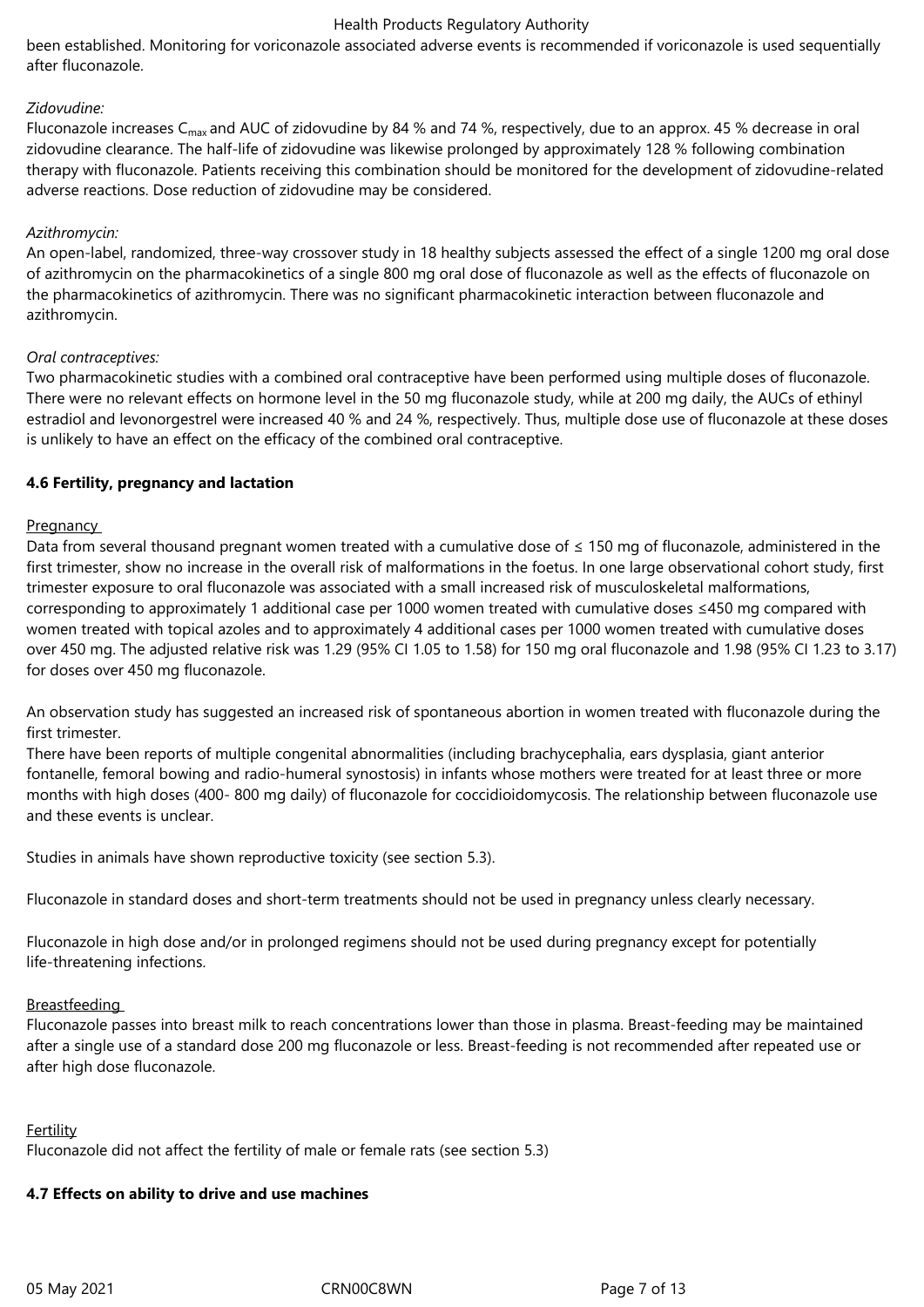No studies have been performed on the effects of Caneclear on the ability to drive or use machines. Patients should be warned about the potential for dizziness or seizures (see section 4.8) while taking Caneclear and should be advised not to drive or operate machines if any of these symptoms occur.

### **4.8 Undesirable effects**

The most frequently (>1/10) reported adverse reactions are headache, abdominal pain, diarrhoea, nausea, vomiting, alanine aminotransferase increased, aspartate aminotransferase increased, blood alkaline phosphatase increased and rash.

Drug reaction with eosinophilia and systemic symptoms (DRESS) has been reported in associated with fluconazole treatment (see section 4.4).

The following adverse reactions have been observed and reported during treatment with Caneclear with the following frequencies: Very common (≥1/10); common (≥1/100 to <1/10); uncommon (≥1/1,000 to <1/100); rare (≥1/10,000 to <1/1,000); very rare (<1/10,000), not known (cannot be estimated from the available data).

| <b>System Organ</b><br><b>Class</b>                   | <b>Common</b>                                                                                                                                                                                         | <b>Uncommon</b>                                                                                                        | Rare                                                                                                                                                       | <b>Not Known</b> |
|-------------------------------------------------------|-------------------------------------------------------------------------------------------------------------------------------------------------------------------------------------------------------|------------------------------------------------------------------------------------------------------------------------|------------------------------------------------------------------------------------------------------------------------------------------------------------|------------------|
| <b>Blood and the</b><br>lymphatic<br>system disorders |                                                                                                                                                                                                       | Anaemia                                                                                                                | Agranulocytosis, leukopenia,<br>thrombocytopenia, neutropenia                                                                                              |                  |
| Immune system<br>disorders                            |                                                                                                                                                                                                       |                                                                                                                        | Anaphylaxis                                                                                                                                                |                  |
| <b>Metabolism and</b><br>nutrition<br>disorders       |                                                                                                                                                                                                       | Decreased<br>appetite                                                                                                  | Hypercholesterolaemia, hypertriglyceridaemia,<br>hypokalemia                                                                                               |                  |
| <b>Psychiatric</b><br>disorders                       |                                                                                                                                                                                                       | Somnolence,<br>insomnia                                                                                                |                                                                                                                                                            |                  |
| <b>Nervous system</b><br>disorders                    | Headache                                                                                                                                                                                              | Seizures,<br>paraesthesia,<br>dizziness,<br>taste<br>perversion                                                        | Tremor                                                                                                                                                     |                  |
| Ear and<br>labyrinth<br>disorders                     |                                                                                                                                                                                                       | Vertigo                                                                                                                |                                                                                                                                                            |                  |
| Cardiac<br>disorders                                  |                                                                                                                                                                                                       |                                                                                                                        | Torsade de pointes (see section 4.4), QT<br>prolongation (see section 4.4)                                                                                 |                  |
| <b>Gastrointestinal</b><br>disorders                  | Abdominal pain,<br>vomiting,<br>diarrhoea, nausea                                                                                                                                                     | Constipation<br>dyspepsia,<br>flatulence,<br>dry mouth                                                                 |                                                                                                                                                            |                  |
| <b>Hepatobiliary</b><br>disorders                     | Alanine<br>aminotransferase<br>increased (see<br>section 4.4),<br>aspartate<br>aminotransferase<br>increased (see<br>section 4.4),<br>blood alkaline<br>phosphatase<br>increased (see<br>section 4.4) | Cholestasis<br>(see section<br>4.4), jaundice<br>(see section<br>4.4), bilirubin<br>increased<br>(see section<br>(4.4) | Hepatic failure (see secton 4.4), hepatocellular<br>necrosis (see section 4.4), hepatitis (see<br>section 4.4), hepatocellular damage (see<br>section 4.4) |                  |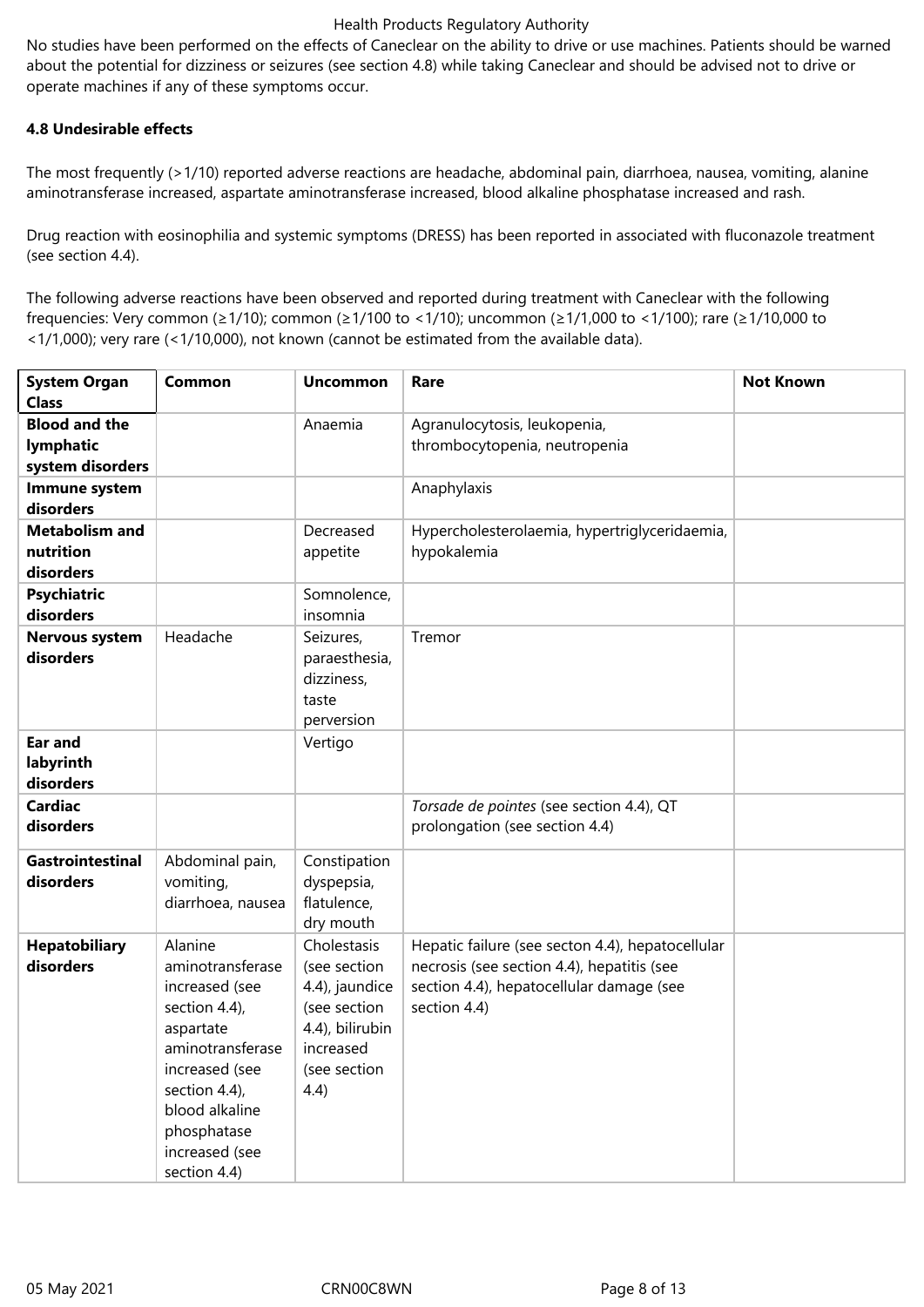| Health Products Regulatory Authority |                   |                  |                                                |                    |  |  |  |
|--------------------------------------|-------------------|------------------|------------------------------------------------|--------------------|--|--|--|
| <b>Skin and</b>                      | Rash (see section | Drug             | Toxic epidermal necrolysis, (see section 4.4), | Drug reaction with |  |  |  |
| subcutaneous                         | (4.4)             | eruption (see    | Stevens-Johnson syndrome (see section 4.4),    | eosinophilia and   |  |  |  |
| tissue disorders                     |                   | section $4.4$ ), | acute generalized exanthematous-pustulosis     | systemic symptoms  |  |  |  |
|                                      |                   | urtucaria        | (see section 4.4), dermatitis exfoliative,     | (DRESS)            |  |  |  |
|                                      |                   | (see section     | angioedema, face oedema, alopecia              |                    |  |  |  |
|                                      |                   | 4.4), pruritus,  |                                                |                    |  |  |  |
|                                      |                   | increased        |                                                |                    |  |  |  |
|                                      |                   | sweating         |                                                |                    |  |  |  |
| <b>Musculoskeletal</b>               |                   | Myalgia          |                                                |                    |  |  |  |
| and connective                       |                   |                  |                                                |                    |  |  |  |
| tissue disorders                     |                   |                  |                                                |                    |  |  |  |
| General                              |                   | Fatigue,         |                                                |                    |  |  |  |
| disorders and                        |                   | malaise,         |                                                |                    |  |  |  |
| administration                       |                   | asthenia,        |                                                |                    |  |  |  |
| site conditions                      |                   | fever            |                                                |                    |  |  |  |

#### Paediatric population

The pattern and incidence of adverse reactions and laboratory abnormalities recorded during paediatric clinical trials, excluding the genital candidiasis indication, are comparable to those seen in adults.

#### **4.9 Overdose**

There have been reports of overdose with Caneclear and hallucination and paranoid behaviour have been concomitantly reported.

In the event of overdose, symptomatic treatment (with supportive measures and gastric lavage if necessary) may be adequate. Fluconazole is largely excreted in the urine; forced volume diuresis would probably increase the elimination rate. A three-hour haemodialysis session decreases plasma levels by approximately 50 %.

# **5 PHARMACOLOGICAL PROPERTIES**

#### **5.1 Pharmacodynamic properties**

#### ATC classification

Pharmacotherapeutic group: Antimycotics for systemic use, triazole derivatives, ATC code: J02AC01.

#### Mode of action

Fluconazole is a triazole antifungal agent. Its primary mode of action is the inhibition of fungal cytochrome P-450-mediated 14 alpha-lanosterol demethylation, an essential step in fungal ergosterol biosynthesis. The accumulation of 14 alpha-methyl sterols correlates with the subsequent loss of ergosterol in the fungal cell membrane and may be responsible for the antifungal activity of fluconazole. Fluconazole has been shown to be more selective for fungal cytochrome P-450 enzymes than for various mammalian cytochrome P-450 enzyme systems.

Fluconazole 50 mg daily given up to 28 days has been shown not to effect testosterone plasma concentrations in males or steroid concentration in females of child-bearing age. Fluconazole 200 mg to 400 mg daily has no clinically significant effect on endogenous steroid levels or on ACTH stimulated response in healthy male volunteers. Interaction studies with antipyrine indicate that single or multiple doses of fluconazole 50 mg do not affect its metabolism.

#### Susceptibility *in vitro*

In *vitro,* fluconazole displays antifungal activity against most clinically common *Candida* species (including *C. albicans, C. parapsilosis, C. tropicalis). C. glabrata* reduced susceptibility to fluconazole while *C.krusei* and *C.auris* are resistant to fluconazole

#### PK/PD relationship

In animal studies, there is a correlation between MIC values and efficacy against experimental mycoses due to *Candida* spp. In clinical studies, there is an almost 1:1 linear relationship between the AUC and the dose of fluconazole. There is also a direct though imperfect relationship between the AUC or dose and a successful clinical response of oral candidosis and to a lesser extent candidaemia to treatment. Similarly cure is less likely for infections caused by strains with a higher fluconazole MIC.

Mechanism(s) of resistance

05 May 2021 **CRN00C8WN** CRN00C8WN Page 9 of 13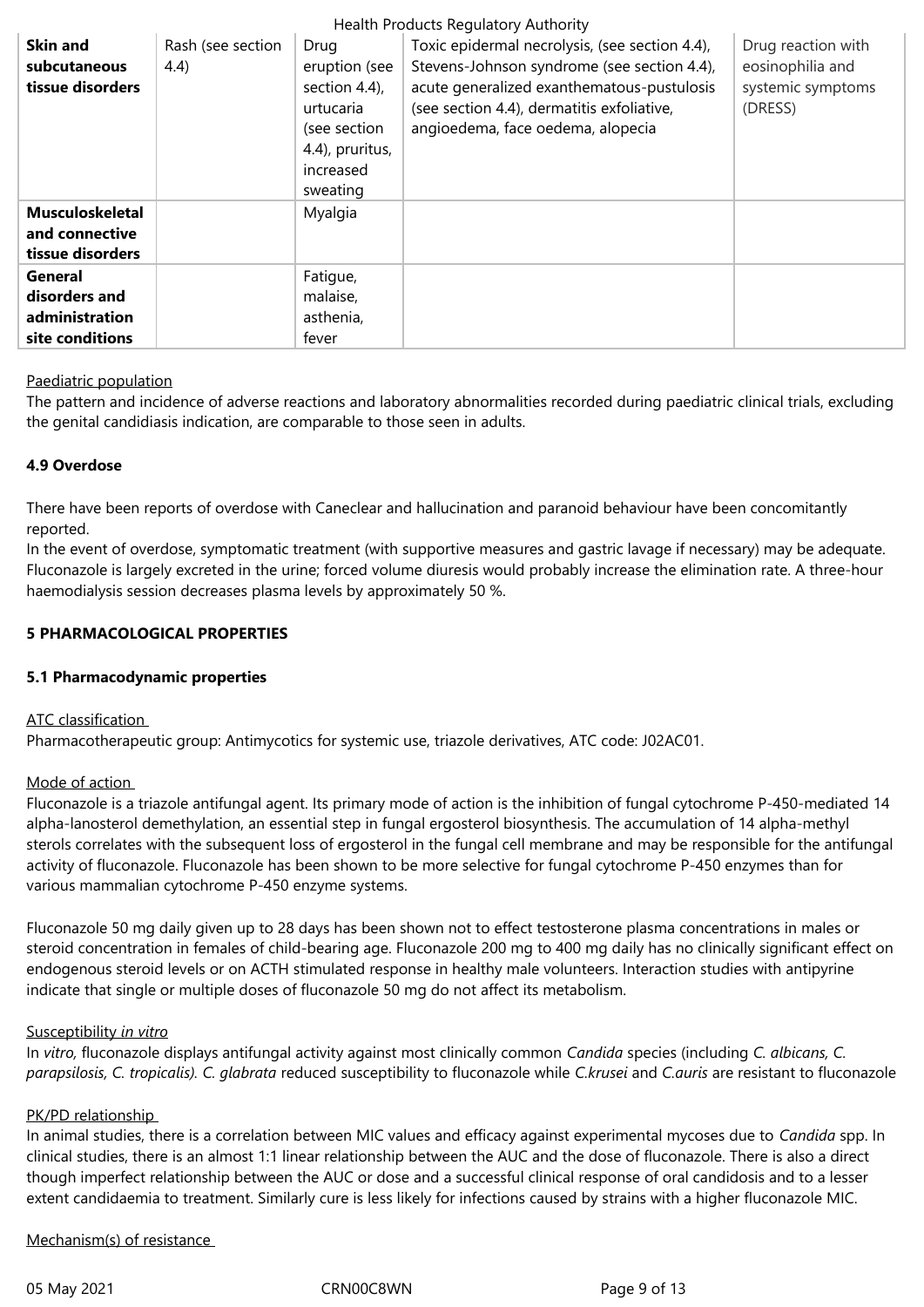*Candida* spp have developed a number of resistance mechanisms to azole antifungal agents. Fungal strains which have developed one or more of these resistance mechanisms are known to exhibit high minimum inhibitory concentrations (MICs) to fluconazole which impacts adversely efficacy *in vivo* and clinically.

There have been reports of superinfection with *Candida*species other than *C.albicans,*which often have inherently reduced susceptibility (*C.glabrata*) or resistance to fluconazole ( e.g. *C.krusei, C.auris*). Such infections may require alternative antifungal therapy.

# Breakpoints (according to EUCAST)

Based on analyses of pharmacokinetic/pharmacodynamic (PK/PD) data, susceptibility *in vitro* and clinical response EUCAST-AFST (European Committee on Antimicrobial susceptibility Testing-subcommittee on Antifungal Susceptibility Testing) has determined breakpoints for fluconazole for *Candida* species (EUCAST Fluconazole rational document (2007)-version 2). These have been divided into non-species related breakpoints; which have been determined mainly on the basis of PK/PD data and are independent of MIC distributions of specific species, and species related breakpoints for those species most frequently associated with human infection. These breakpoints are given in the table below:

| Antifungal  | Species-related breakpoints (S≤R>) |                     |                |                         |                       | Non-species related breakpoints <sup>A</sup> S $\leq$ R/R $>$ |
|-------------|------------------------------------|---------------------|----------------|-------------------------|-----------------------|---------------------------------------------------------------|
|             |                                    |                     |                |                         |                       |                                                               |
|             |                                    |                     |                |                         |                       |                                                               |
|             |                                    |                     |                |                         |                       |                                                               |
|             | Candida<br>albicans                | Candida<br>glabrata | Candida krusei | Candida<br>parapsilosis | Candida<br>tropicalis |                                                               |
| Fluconazole | 2/4                                | IE                  | $- -$          | 2/4                     | 2/4                   | 2/4                                                           |

 $S =$  Susceptible,  $R =$  Resistant

A.= Non-species related breakpoints have been determined mainly on the basis of PK/PD data and are independent of MIC distributions of specific species. They are for use only for organisms that do not have specific breakpoints.

-- = Susceptibility testing not recommended as the species is a poor target for therapy with the medicinal product.

IE = There is insufficient evidence that the species in question is a good target for therapy with the medicinal product

#### **5.2 Pharmacokinetic properties**

The pharmacokinetic properties of fluconazole are similar following administration by the intravenous or oral route.

#### Absorption

After oral administration fluconazole is well absorbed, and plasma levels (and systemic bioavailability) are over 90 % of the levels achieved after intravenous administration. Oral absorption is not affected by concomitant food intake. Peak plasma concentrations in the fasting state occur between 0.5 and 1.5 hours post-dose. Plasma concentrations are proportional to dose. Ninety percent steady state levels are reached by day 4‑5 with multiple once daily dosing. Administration of a loading dose (on day 1) of twice the usual daily dose enables plasma levels to approximate to 90 % steady-state levels by day 2.

#### Distribution

The apparent volume of distribution approximates to total body water. Plasma protein binding is low (11-12 %).

Fluconazole achieves good penetration in all body fluids studied. The levels of fluconazole in saliva and sputum are similar to plasma levels. In patients with fungal meningitis, fluconazole levels in the CSF are approximately 80 % the corresponding plasma levels.

High skin concentration of fluconazole, above serum concentrations, are achieved in the stratum corneum, epidermis-dermis and eccrine sweat. Fluconazole accumulates in the stratum corneum. At a dose of 50 mg once daily, the concentration of fluconazole after 12 days was 73 μg/g and 7 days after cessation of treatment the concentration was still 5.8 μg/g. At the 150 mg once-a-week dose, the concentration of fluconazole in stratum corneum on day 7 was 23.4 μg/g and 7 days after the second dose was still 7.1 μg/g.

Concentration of fluconazole in nails after 4 months of 150 mg once-a-week dosing was 4.05 μg/g in healthy and 1.8 μg/g in diseased nails; and, fluconazole was still measurable in nail samples 6 months after the end of therapy.

# Biotransformation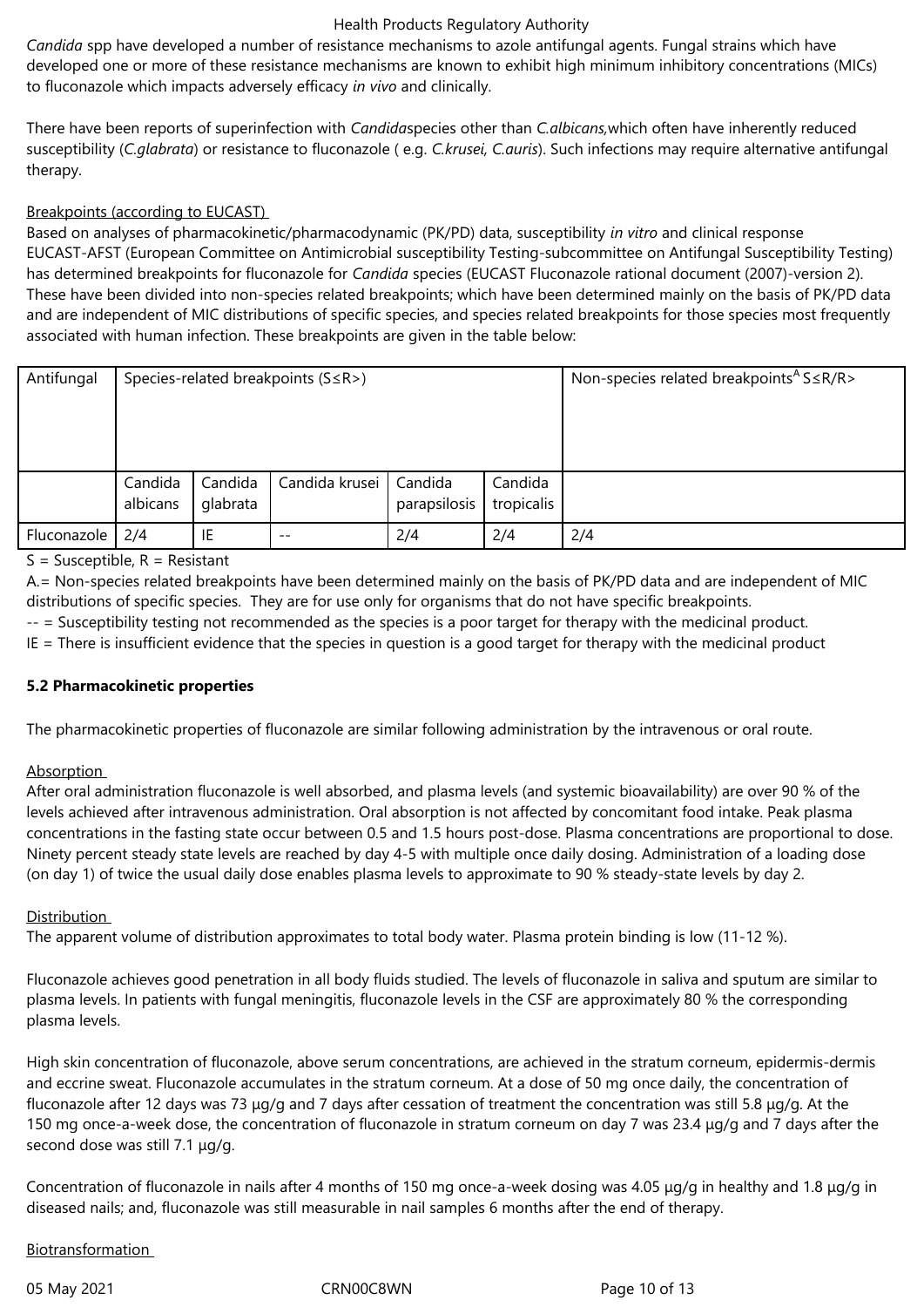Fluconazole is metabolised only to a minor extent. Of a radioactive dose, only 11 % is excreted in a changed form in the urine. Fluconazole is a selective inhibitor of the isozymes CYP2C9 and CYP3A4 (see section 4.5). Fluconazole is also an inhibitor of the isozyme CYP2C19.

# Excretion

Plasma elimination half-life for fluconazole is approximately 30 hours. The major route of excretion is renal, with approximately 80 % of the administered dose appearing in the urine as unchanged medicinal product. Fluconazole clearance is proportional to creatinine clearance. There is no evidence of circulating metabolites.

The long plasma elimination half-life provides the basis for single dose therapy for vaginal candidiasis, once daily and once weekly dosing for other indications.

# Pharmacokinetics in renal impairment

In patients with severe renal insufficiency, (GFR< 20 ml/min) half life increased from 30 to 98 hours. Consequently, reduction of the dose is needed. Fluconazole is removed by haemodialysis and to a lesser extent by peritoneal dialysis. After three hours of haemodialysis session, around 50 % of fluconazole is eliminated from blood.

# Pharmacokinetics in children

Pharmacokinetic data were assessed for 113 paediatric patients from 5 studies; 2 single-dose studies, 2 multiple-dose studies, and a study in premature neonates. Data from one study were not interpretable due to changes in formulation pathway through the study. Additional data were available from a compassionate use study.

After administration of 2-8 mg/kg fluconazole to children between the ages of 9 months to 15 years, an AUC of about 38 μg h/ml was found per 1 mg/kg dose units. The average fluconazole plasma elimination half-life varied between 15 and 18 hours and the distribution volume was approximately 880 ml/kg after multiple doses. A higher fluconazole plasma elimination half-life of approximately 24 hours was found after a single dose. This is comparable with the fluconazole plasma elimination half-life after a single administration of 3 mg/kg i.v. to children of 11 days-11 months old. The distribution volume in this age group was about 950 ml/kg.

Experience with fluconazole in neonates is limited to pharmacokinetic studies in premature newborns. The mean age at first dose was 24 hours (range 9‑36 hours) and mean birth weight was 0.9 kg (range 0.75‑1.10 kg) for 12 pre-term neonates of average gestation around 28 weeks.

Seven patients completed the protocol; a maximum of five 6 mg/kg intravenous infusions of fluconazole were administered every 72 hours. The mean half-life (hours) was 74 (range 44-185) on day 1 which decreased, with time to a mean of 53 (range 30‑131) on day 7 and 47 (range 27‑68) on day 13. The area under the curve (microgram.h/ml) was 271 (range 173‑385) on day 1 and increased with a mean of 490 (range 292-734) on day 7 and decreased with a mean of 360 (range 167-566) on day 13. The volume of distribution (ml/kg) was 1183 (range 1070-1470) on day 1 and increased, with time, to a mean of 1184 (range 510‑2130) on day 7 and 1328 (range 1040‑1680) on day 13.

# Pharmacokinetics in elderly

A pharmacokinetic study was conducted in 22 subjects, 65 years of age or older receiving a single 50 mg oral dose of fluconazole. Ten of these patients were concomitantly receiving diuretics. The  $C_{\text{max}}$  was 1.54  $\mu$ g/ml and occurred at 1.3 hours post-dose. The mean AUC was 76.4  $\pm$  20.3 µg h/ml, and the mean terminal half-life was 46.2 hours. These pharmacokinetic parameter values are higher than analogous values reported for normal young male volunteers. Co-administation of diuretics did not significantly alter AUC or  $C_{\text{max}}$ . In addition, creatinine clearance (74 ml/min), the percent of medicinal product recovered unchanged in urine (0-24 h, 22 %) and the fluconazole renal clearance estimates (0.124 ml/min/kg) for the elderly were generally lower than those of younger volunteers. Thus, the alteration of fluconazole disposition in the elderly appears to be related to reduced renal function characteristics of this group.

# **5.3 Preclinical safety data**

Effects in non-clinical studies were observed only at exposures considered sufficiently in excess of the human exposure indicating little relevance to clinical use.

#### Carcinogenesis

Fluconazole showed no evidence of carcinogenic potential in mice and rats treated orally for 24 months at doses of 2.5, 5, or 10 mg/kg/day (approximately 2‑7 times the recommended human dose). Male rats treated with 5 and 10 mg/kg/day had an increased incidence of hepatocellular adenomas.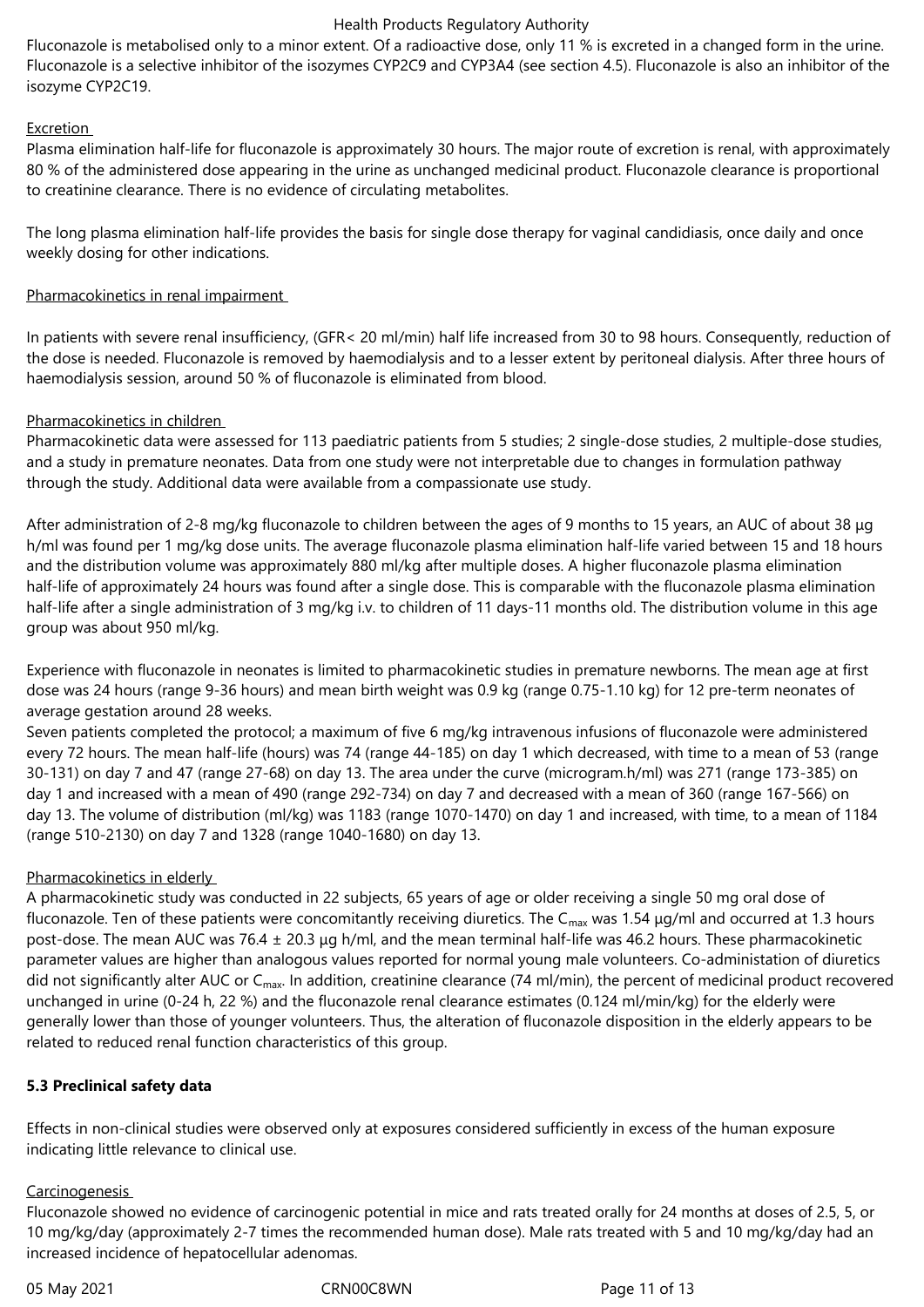# Reproductive toxicity

Fluconazole did not affect the fertility of male or female rats treated orally with daily doses of 5, 10, or 20 mg/kg or with parenteral doses of 5, 25, or 75 mg/kg.

There were no foetal effects at 5 or 10 mg/kg; increases in foetal anatomical variants (supernumerary ribs, renal pelvis dilation) and delays in ossification were observed at 25 and 50 mg/kg and higher doses. At doses ranging from 80 mg/kg to 320 mg/kg embryolethality in rats was increased and foetal abnormalities included wavy ribs, cleft palate, and abnormal cranio-facial ossification.

The onset of parturition was slightly delayed at 20 mg/kg orally and dystocia and prolongation of parturition were observed in a few dams at 20 mg/kg and 40 mg/kg intravenously. The disturbances in parturition were reflected by a slight increase in the number of still-born pups and decrease of neonatal survival at these dose levels. These effects on parturition are consistent with the species specific oestrogen-lowering property produced by high doses of fluconazole. Such a hormone change has not been observed in women treated with fluconazole (see section 5.1).

# **6 PHARMACEUTICAL PARTICULARS**

# **6.1 List of excipients**

Capsule content Anhydrous lactose Maize starch Colloidal silicon dioxide Magnesium stearate Sodium lauryl sulphate

Capsule shell Patent blue (E131) Titanium dioxide (E171) Methyl parahydroxybenzoate (E218) Propyl parahydroxybenzoate (E216) Gelatin

#### **6.2 Incompatibilities**

Not applicable

# **6.3 Shelf life**

3 years.

#### **6.4 Special precautions for storage**

Do not store above 25ºC.

# **6.5 Nature and contents of container**

Caneclear capsules will be supplied as a pack containing one capsule in clear or opaque PVC blister packs with aluminium foil backing.

#### **6.6 Special precautions for disposal**

No special requirements